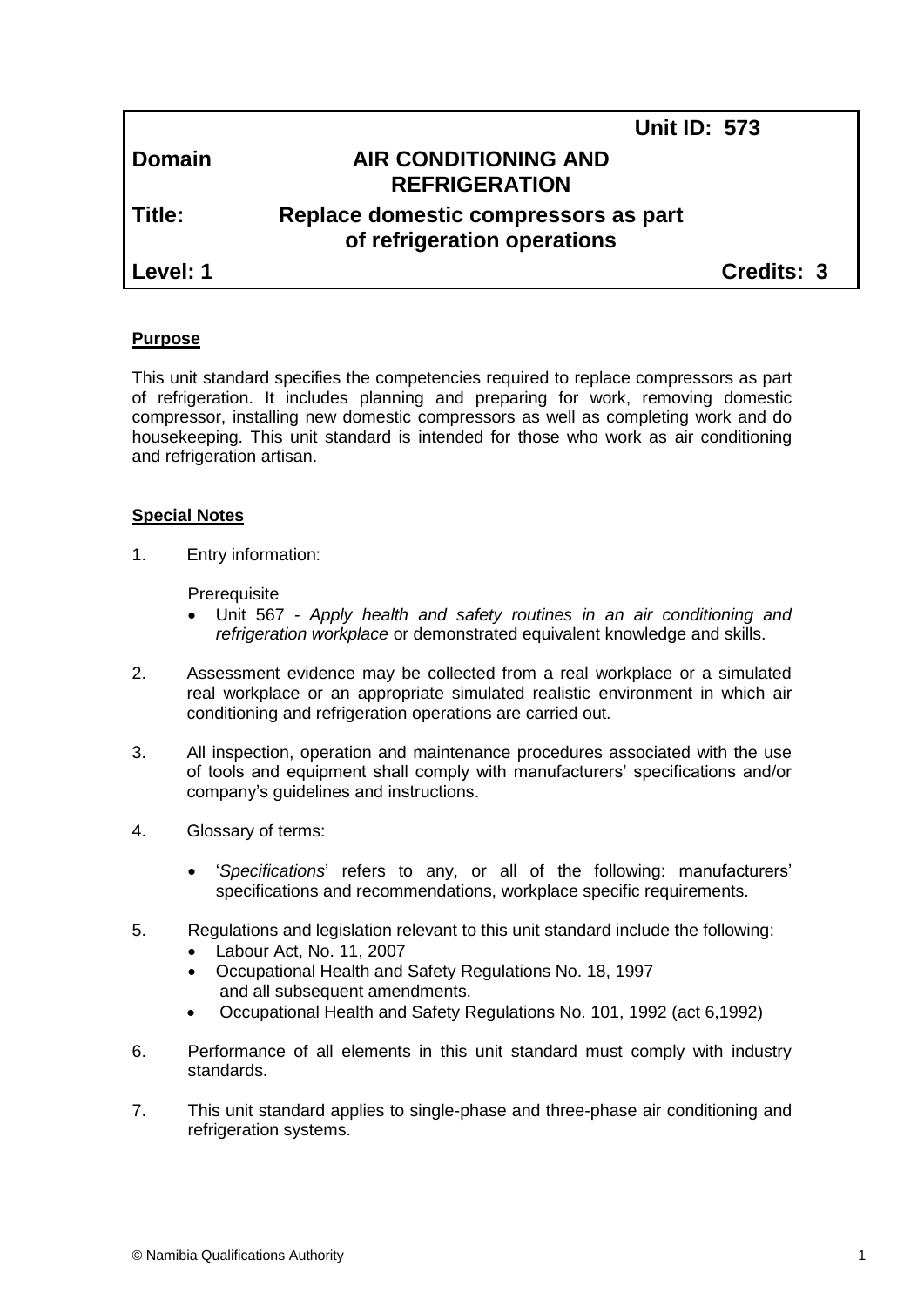## **Quality Assurance Requirements**

This unit standard and others within this subfield may be awarded by institutions which meet the accreditation requirements set by the Namibia Qualifications Authority and the Namibia Training Authority and which comply with the national assessment and moderation requirements. Details of specific accreditation requirements and the national assessment arrangements are available from the Namibia Qualifications Authority and the Namibia Training Authority. All approved unit standards, qualifications and national assessment arrangements are available on the Namibia Training Authority website [www.nta.com.na.](http://www.nta.com.na/)

## **Elements and Performance Criteria**

## **Element 1: Plan and prepare for work.**

Tools and equipment may include but are not limited to standard tool set, oxyacetylene gas welding set, ratchet wrench, screw drivers, stripping pliers and spanners.

Consumable materials may include but are not limited to insulation tape, cable ties, lux and block connectors.

## **Performance Criteria**

- 1.1 Work instructions, including job cards, specifications and operational details are obtained, confirmed and applied.
- 1.2 Workplace inspection, equipment defect identification, assessment of conditions and hazards and determination of work requirements is carried out.
- 1.3 Safety requirements are followed in accordance with safety plans and policies.
- 1.4 Tools and equipment selected to carry out tasks are consistent with the requirements of the job, checked for serviceability and any faults rectified or reported prior to commencement.
- 1.5 Material requirements are identified and obtained in accordance with job card and/or specifications.
- 1.6 Materials are safely handled and located ready for use in line with workplace procedures.
- 1.7 Technical and/or calibration requirements for tools and equipment are sourced and implemented in line with workplace procedures.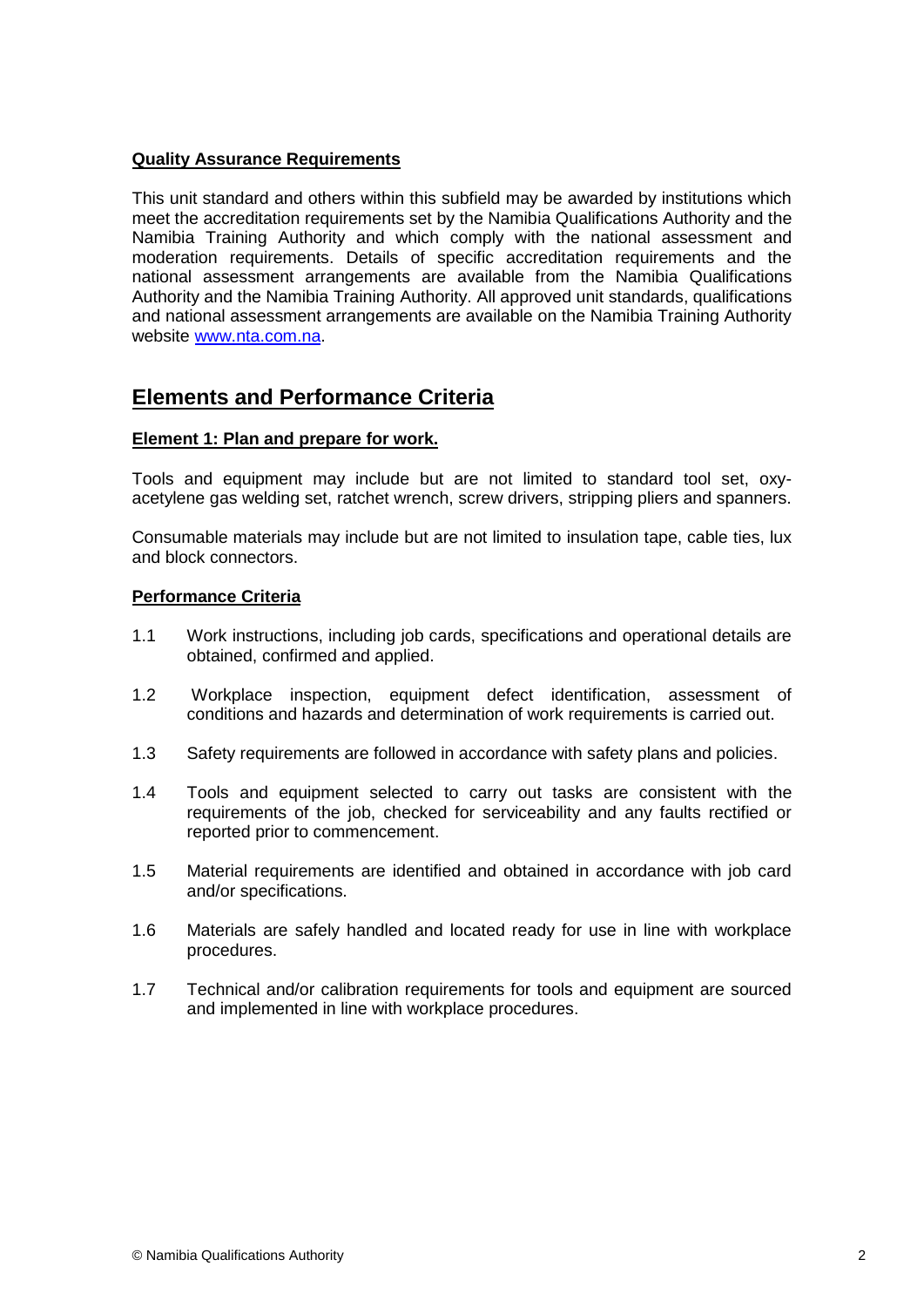## **Element 2: Remove a domestic compressor.**

## **Range**

Tools may include wrench, pliers, spanners, screwdrivers, welding equipments, socket spanners and extension.

## **Performance Criteria**

- 2.1 Gas is recovered from the system in line with workplace procedures.
- 2.2 Discharge and suction pipes are heated and removed from the compressor.
- 2.3 Pencil drier is removed from the system.
- 2.4 Electrical wires are disconnected.

## **Element 3: Install a new domestic compressor.**

## **Range**

Materials may include compressor rubber, bolts and nuts.

## **Performance Criteria**

- 3.1 Procedures and information required for installing compressors are identified and sourced in line with workplace procedures.
- 3.2 Rubber mounting are put on and compressor is mounted.
- 3.3 New drier is put in position and soldered.
- 3.4 Compressor is installed and pipes are connected in line with manufactures and workplace procedures.
- 3.5 Re-wire the compressor in line with manufactures specifications and workplace procedures.

## **Element 4: Complete work and do housekeeping.**

#### **Range**

Work completion details may include but are not limited to job card, sign-out form for equipment, and maintenance form.

#### **Performance Criteria**

- 4.1 Work is completed and appropriate personnel notified in line with workplace procedures.
- 4.2 Work area is cleared of waste, cleaned, restored and secured in line with workplace procedures.